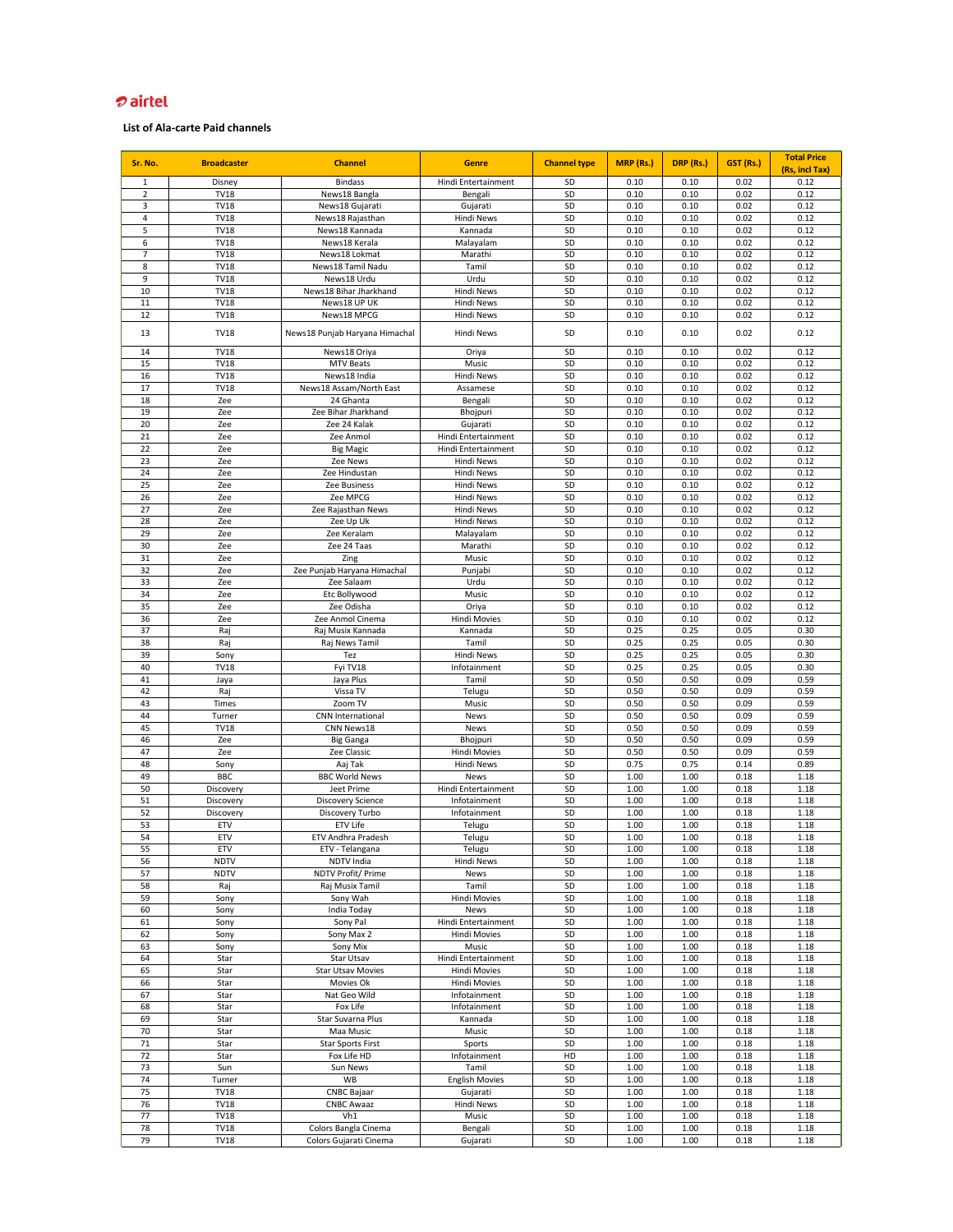| Sr. No. | <b>Broadcaster</b> | <b>Channel</b>         | <b>Genre</b>        | <b>Channel type</b> | <b>MRP (Rs.)</b> | DRP (Rs.) | <b>GST (Rs.)</b> | <b>Total Price</b><br>(Rs, incl Tax) |
|---------|--------------------|------------------------|---------------------|---------------------|------------------|-----------|------------------|--------------------------------------|
| 80      | <b>TV18</b>        | <b>Colors Rishtey</b>  | Hindi Entertainment | <b>SD</b>           | 1.00             | 1.00      | 0.18             | 1.18                                 |
| 81      | <b>TV18</b>        | Nick Jr.               | Kids                | SD                  | 1.00             | 1.00      | 0.18             | 1.18                                 |
| 82      | Zee                | Zee Action             | <b>Hindi Movies</b> | SD                  | 1.00             | 1.00      | 0.18             | 1.18                                 |
| 83      | Zee                | Living Foodz           | lifestyle           | SD                  | 1.00             | 1.00      | 0.18             | 1.18                                 |
| 84      | Zee                | Wion                   | <b>News</b>         | SD                  | 1.00             | 1.00      | 0.18             | 1.18                                 |
| 85      | Zee                | Zee Yuva               | Marathi             | SD                  | 1.00             | 1.00      | 0.18             | 1.18                                 |
| 86      | <b>NDTV</b>        | <b>Good Times</b>      | lifestyle           | SD                  | 1.50             | 1.50      | 0.27             | 1.77                                 |
| 87      | Raj                | Raj Digital Plus       | Tamil               | SD                  | 1.50             | 1.50      | 0.27             | 1.77                                 |
| 88      | TV TN              | Aaj Tak HD             | <b>Hindi News</b>   | HD                  | 1.50             | 1.50      | 0.27             | 1.77                                 |
| 89      | Discovery          | Jeet Prime HD          | Hindi Entertainment | HD                  | 2.00             | 2.00      | 0.36             | 2.36                                 |
| 90      | Discovery          | <b>TLC</b>             | Lifestyle           | SD                  | 2.00             | 2.00      | 0.36             | 2.36                                 |
| 91      | Discovery          | <b>Animal Planet</b>   | Infotainment        | SD                  | 2.00             | 2.00      | 0.36             | 2.36                                 |
| 92      | Disney             | <b>UTV Movies</b>      | <b>Hindi Movies</b> | SD                  | 2.00             | 2.00      | 0.36             | 2.36                                 |
| 93      | Disney             | <b>UTV Action</b>      | <b>Hindi Movies</b> | SD                  | 2.00             | 2.00      | 0.36             | 2.36                                 |
| 94      | Epic               | Epic                   | Hindi Entertainment | SD                  | 2.00             | 2.00      | 0.36             | 2.36                                 |
| 95      | <b>ETV</b>         | ETV Abhiruchi          | Telugu              | SD                  | 2.00             | 2.00      | 0.36             | 2.36                                 |
| 96      | Sony               | Sony Yay               | Kids                | SD                  | 2.00             | 2.00      | 0.36             | 2.36                                 |
| 97      | Star               | <b>NGC</b>             | Infotainment        | SD                  | 2.00             | 2.00      | 0.36             | 2.36                                 |
| 98      | Star               | Vijay Super            | Tamil               | SD                  | 2.00             | 2.00      | 0.36             | 2.36                                 |
| 99      | Star               | Maa Gold               | Telugu              | SD                  | 2.00             | 2.00      | 0.36             | 2.36                                 |
| 100     | Star               | Star Sports 3          | Sports              | SD                  | 2.00             | 2.00      | 0.36             | 2.36                                 |
| 101     | Tarang             | <b>Tarang Music</b>    | Oriya               | SD                  | 2.00             | 2.00      | 0.36             | 2.36                                 |
| 102     | Tarang             | Prathana TV            | Oriya               | SD                  | 2.00             | 2.00      | 0.36             | 2.36                                 |
| 103     | <b>Times</b>       | <b>Mirror Now</b>      | <b>News</b>         | SD                  | 2.00             | 2.00      | 0.36             | 2.36                                 |
| 104     | <b>TV18</b>        | Colors Kannada Cinema  | Kannada             | SD                  | 2.00             | 2.00      | 0.36             | 2.36                                 |
| 105     | <b>TV18</b>        | Sonic                  | Kids                | SD                  | 2.00             | 2.00      | 0.36             | 2.36                                 |
| 106     | Zee                | Zee Bangla Cinema      | Bengali             | SD                  | 2.00             | 2.00      | 0.36             | 2.36                                 |
| 107     | Zee                | Zee Bollywood          | <b>Hindi Movies</b> | SD                  | 2.00             | 2.00      | 0.36             | 2.36                                 |
| 108     | Zee                | Zee Talkies            | Marathi             | SD                  | 2.00             | 2.00      | 0.36             | 2.36                                 |
| 109     | Jaya               | Jaya Max               | Tamil               | $\sf SD$            | 2.25             | 2.25      | 0.41             | 2.66                                 |
| 110     | Jaya               | J Movies               | Tamil               | SD                  | 2.25             | 2.25      | 0.41             | 2.66                                 |
| 111     | Discovery          | Animal Planet HD World | Infotainment        | HD                  | 3.00             | 3.00      | 0.54             | 3.54                                 |
| 112     | Discovery          | Discovery Kids         | Kids                | SD                  | 3.00             | 3.00      | 0.54             | 3.54                                 |
| 113     | Discovery          | TLC HD                 | Lifestyle           | HD                  | 3.00             | 3.00      | 0.54             | 3.54                                 |
| 114     | Disney             | Disney Junior          | Kids                | SD                  | 3.00             | 3.00      | 0.54             | 3.54                                 |
| 115     | Disney             | Marvel HQ              | Kids                | SD                  | 3.00             | 3.00      | 0.54             | 3.54                                 |
| 116     | <b>NDTV</b>        | <b>NDTV 24X7</b>       | News                | SD                  | 3.00             | 3.00      | 0.54             | 3.54                                 |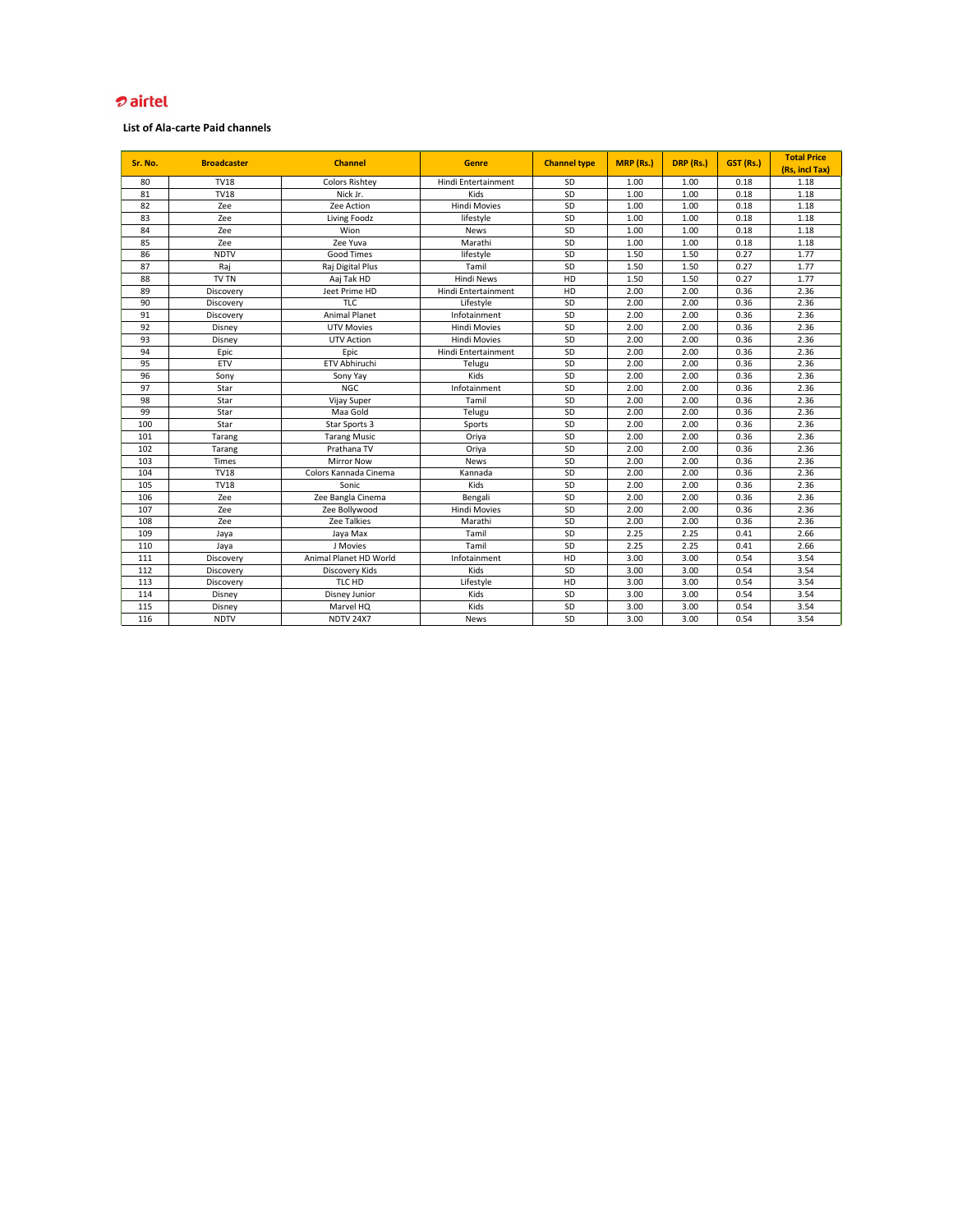| Sr. No.    | <b>Broadcaster</b>   | <b>Channel</b>                    | <b>Genre</b>                    | <b>Channel type</b> | <b>MRP (Rs.)</b> | DRP (Rs.)    | <b>GST (Rs.)</b> | <b>Total Price</b><br>(Rs, incl Tax) |
|------------|----------------------|-----------------------------------|---------------------------------|---------------------|------------------|--------------|------------------|--------------------------------------|
| 117        | Other                | Mega TV                           | Tamil                           | SD                  | 3.00             | 3.00         | 0.54             | 3.54                                 |
| 118        | Other                | Travel Xp                         | Lifestyle                       | SD                  | 3.00             | 3.00         | 0.54             | 3.54                                 |
| 119        | Raj                  | Raj TV                            | Tamil                           | SD                  | 3.00             | 3.00         | 0.54             | 3.54                                 |
| 120        | Times                | Et Now                            | <b>News</b>                     | SD                  | 3.00             | 3.00         | 0.54             | 3.54                                 |
| 121        | Times                | <b>Times Now</b>                  | <b>News</b>                     | SD                  | 3.00             | 3.00         | 0.54             | 3.54                                 |
| 122        | <b>TV18</b>          | <b>Colors Super</b>               | Kannada                         | SD                  | 3.00             | 3.00         | 0.54             | 3.54                                 |
| 123        | <b>TV18</b>          | <b>MTV</b>                        | Music                           | SD                  | 3.00             | 3.00         | 0.54             | 3.54                                 |
| 124        | <b>TV18</b>          | <b>Colors Tamil</b>               | Tamil                           | SD                  | 3.00             | 3.00         | 0.54             | 3.54                                 |
| 125        | <b>TV18</b>          | <b>Colors Cineplex</b>            | <b>Hindi Movies</b>             | SD                  | 3.00             | 3.00         | 0.54             | 3.54                                 |
| 126        | <b>TV18</b>          | History TV 18                     | Infotainment                    | SD                  | 3.00             | 3.00         | 0.54             | 3.54                                 |
| 127        | <b>TV18</b>          | History TV 18                     | Infotainment                    | SD                  | 3.00             | 3.00         | 0.54             | 3.54                                 |
| 128        | Discovery            | Discovery Channel                 | Infotainment                    | SD                  | 4.00             | 4.00         | 0.72             | 4.72                                 |
| 129<br>130 | Discovery            | <b>Dsports</b><br>D Tamil         | Sports<br>Tamil                 | SD<br>SD            | 4.00<br>4.00     | 4.00<br>4.00 | 0.72<br>0.72     | 4.72<br>4.72                         |
| 131        | Discovery<br>Sony    | Sony Aath                         | Bengali                         | SD                  | 4.00             | 4.00         | 0.72             | 4.72                                 |
| 132        | Sony                 | Sony BBC Earth                    | Infotainment                    | SD                  | 4.00             | 4.00         | 0.72             | 4.72                                 |
| 133        | Sony                 | Sony Marathi                      | Marathi                         | SD                  | 4.00             | 4.00         | 0.72             | 4.72                                 |
| 134        | Sun                  | Surya Music                       | Malayalam                       | SD                  | 4.00             | 4.00         | 0.72             | 4.72                                 |
| 135        | Sun                  | Gemini Music                      | Telugu                          | SD                  | 4.00             | 4.00         | 0.72             | 4.72                                 |
| 136        | Sun                  | Khushi TV                         | Telugu                          | SD                  | 4.00             | 4.00         | 0.72             | 4.72                                 |
| 137        | Sun                  | Khushi TV                         | Telugu                          | SD                  | 4.00             | 4.00         | 0.72             | 4.72                                 |
| 138        | Sun                  | Surya Comedy                      | Malayalam                       | SD                  | 4.00             | 4.00         | 0.72             | 4.72                                 |
| 139        | Tarang               | Alankar                           | Oriya                           | SD                  | 4.00             | 4.00         | 0.72             | 4.72                                 |
| 140        | <b>TV18</b>          | CNBC TV18                         | <b>News</b>                     | SD                  | 4.00             | 4.00         | 0.72             | 4.72                                 |
| 141        | Zee                  | &Xplor HD                         | Hindi Movies                    | HD                  | 4.00             | 4.00         | 0.72             | 4.72                                 |
| 142        | Turner               | Cartoon Network                   | Kids                            | SD                  | 4.25             | 4.25         | 0.77             | 5.02                                 |
| 143        | Turner               | Pogo                              | Kids                            | SD                  | 4.25             | 4.25         | 0.77             | 5.02                                 |
| 144        | Sony                 | AXN HD                            | Engent                          | SD                  | 5.00             | 5.00         | 0.90             | 5.90                                 |
| 145        | Sony                 | Sony ESPN                         | Sports                          | SD                  | 5.00             | 5.00         | 0.90             | 5.90                                 |
| 146        | Star                 | Nat Geo Wild HD                   | Infotainment                    | HD                  | 5.00             | 5.00         | 0.90             | 5.90                                 |
| 147        | Star                 | <b>Asianet Plus</b>               | Tamil                           | SD                  | 5.00             | 5.00         | 0.90             | 5.90                                 |
| 148        | Sun                  | Kochu TV                          | Malayalam                       | SD                  | 5.00             | 5.00         | 0.90             | 5.90                                 |
| 149        | Sun                  | Gemini Comedy                     | Telugu                          | SD                  | 5.00             | 5.00         | 0.90             | 5.90                                 |
| 150        | Sun                  | Gemini Life<br>Times Now World HD | Telugu                          | SD                  | 5.00             | 5.00         | 0.90             | 5.90                                 |
| 151<br>152 | Times<br><b>TV18</b> | Colors Gujarati                   | <b>English News</b><br>Gujarati | HD<br>SD            | 5.00<br>5.00     | 5.00<br>5.00 | 0.90<br>0.90     | 5.90<br>5.90                         |
| 153        | <b>TV18</b>          | Colors Infinity                   | Engent                          | SD                  | 5.00             | 5.00         | 0.90             | 5.90                                 |
| 154        | <b>TV18</b>          | Comedy Central                    | Engent                          | SD                  | 5.00             | 5.00         | 0.90             | 5.90                                 |
| 155        | <b>TV18</b>          | Colors Cineplex HD                | <b>Hindi Movies</b>             | HD                  | 5.00             | 5.00         | 0.90             | 5.90                                 |
| 156        | Discovery            | Discovery World HD                | Infotainment                    | HD                  | 6.00             | 6.00         | 1.08             | 7.08                                 |
| 157        | Disney               | Hungama TV                        | Kids                            | SD                  | 6.00             | 6.00         | 1.08             | 7.08                                 |
| 158        | <b>ETV</b>           | <b>ETV Cinema</b>                 | Telugu                          | SD                  | 6.00             | 6.00         | 1.08             | 7.08                                 |
| 159        | Jaya                 | Jaya TV                           | Tamil                           | SD                  | 6.00             | 6.00         | 1.08             | 7.08                                 |
| 160        | Star                 | Star Sports 2                     | Sports                          | SD                  | 6.00             | 6.00         | 1.08             | 7.08                                 |
| 161        | Star                 | Star Sports Bangla Promo Topup    | Sports                          | SD                  | 6.00             | 6.00         | 1.08             | 7.08                                 |
| 162        | Star                 | Jalsha Movies                     | Bengali                         | SD                  | 6.00             | 6.00         | 1.08             | 7.08                                 |
| 163        | Sun                  | Chintu TV                         | Kannada                         | SD                  | 6.00             | 6.00         | 1.08             | 7.08                                 |
| 164        | Sun                  | Udaya Comedy                      | Kannada                         | SD                  | 6.00             | 6.00         | 1.08             | 7.08                                 |
| 165        | Sun                  | Udaya Music                       | Kannada                         | SD                  | 6.00             | 6.00         | 1.08             | 7.08                                 |
| 166        | Sun                  | Sun Music                         | Tamil                           | SD                  | 6.00             | 6.00         | 1.08             | 7.08                                 |
| 167        | Sun                  | Chutti TV                         | Tamil                           | SD                  | 6.00             | 6.00         | 1.08             | 7.08                                 |
| 168<br>169 | Times                | <b>MNX</b>                        | <b>English Movies</b>           | SD<br>SD            | 6.00             | 6.00<br>6.00 | 1.08             | 7.08<br>7.08                         |
| 170        | Times<br><b>TV18</b> | <b>Romedy Now</b><br><b>Nick</b>  | <b>English Movies</b><br>Kids   | SD                  | 6.00<br>6.00     | 6.00         | 1.08<br>1.08     | 7.08                                 |
| 171        | <b>TV18</b>          | Colors Oriya                      | Oriya                           | SD                  | 6.00             | 6.00         | 1.08             | 7.08                                 |
| 172        | Zee                  | & Pictures                        | Hindi Movies                    | SD                  | 6.00             | 6.00         | 1.08             | 7.08                                 |
| 173        | <b>ETV</b>           | <b>ETV Plus</b>                   | Telugu                          | SD                  | 7.00             | 7.00         | 1.26             | 8.26                                 |
| 174        | Sony                 | AXN HD                            | <b>English Entertainment</b>    | HD                  | 7.00             | 7.00         | 1.26             | 8.26                                 |
| 175        | Sony                 | Sony ESPN HD                      | Sports                          | HD                  | 7.00             | 7.00         | 1.26             | 8.26                                 |
| 176        | Star                 | Star Sports Select 2              | Sports                          | SD                  | 7.00             | 7.00         | 1.26             | 8.26                                 |
| 177        | Star                 | Star Gold Select                  | Hindi Movies                    | SD                  | 7.00             | 7.00         | 1.26             | 8.26                                 |
| 178        | <b>TV18</b>          | Colors Bangla                     | Bengali                         | SD                  | 7.00             | 7.00         | 1.26             | 8.26                                 |
| 179        | <b>TV18</b>          | Colors Tamil HD                   | Tamil                           | HD                  | 7.00             | 7.00         | 1.26             | 8.26                                 |
| 180        | Disney               | UTV HD                            | Hindi Movies                    | HD                  | 8.00             | 8.00         | 1.44             | 9.44                                 |
| 181        | Disney               | Disney Channel                    | Kids                            | SD                  | 8.00             | 8.00         | 1.44             | 9.44                                 |
| 182        | Star                 | Star Gold                         | <b>Hindi Movies</b>             | SD                  | 8.00             | 8.00         | 1.44             | 9.44                                 |
| 183        | Star                 | Star World                        | Engent                          | SD                  | 8.00             | 8.00         | 1.44             | 9.44                                 |
| 184        | Star                 | Star Gold Select HD               | Hindi Movies                    | HD                  | 8.00             | 8.00         | 1.44             | 9.44                                 |
| 185        | Zee                  | Zee Keralam HD                    | Malayalam                       | HD                  | 8.00             | 8.00         | 1.44             | 9.44                                 |
| 186        | Star                 | Star World HD                     | <b>English Entertainment</b>    | HD                  | 9.00             | 9.00         | 1.62             | 10.62                                |
| 187        | Star                 | Star World Premiere HD            | <b>English Movies</b>           | HD                  | 9.00             | 9.00         | 1.62             | 10.62                                |
| 188        | Star                 | Star Pravah                       | Marathi<br>Kannada              | SD                  | 9.00             | 9.00         | 1.62             | 10.62                                |
| 189<br>190 | Star<br>Sun          | Star Suvarna<br>Adithya TV        | Tamil                           | SD<br>SD            | 9.00             | 9.00<br>9.00 | 1.62<br>1.62     | 10.62<br>10.62                       |
| 191        | Sun                  | Sun Life                          | Tamil                           | SD                  | 9.00<br>9.00     | 9.00         | 1.62             | 10.62                                |
| 192        | Times                | Romedy Now HD                     | <b>English Movies</b>           | HD                  | 9.00             | 9.00         | 1.62             | 10.62                                |
| 193        | Times                | MNX HD                            | <b>English Movies</b>           | HD                  | 9.00             | 9.00         | 1.62             | 10.62                                |
| 194        | <b>TV18</b>          | Colors Infinity HD                | English Entertainment           | HD                  | 9.00             | 9.00         | 1.62             | 10.62                                |
| 195        | <b>TV18</b>          | Comedy Central HD                 | <b>English Entertainment</b>    | HD                  | 9.00             | 9.00         | 1.62             | 10.62                                |
| 196        | Sony                 | Sony BBC Earth HD                 | Infotainment                    | HD                  | 10.00            | 10.00        | 1.80             | 11.80                                |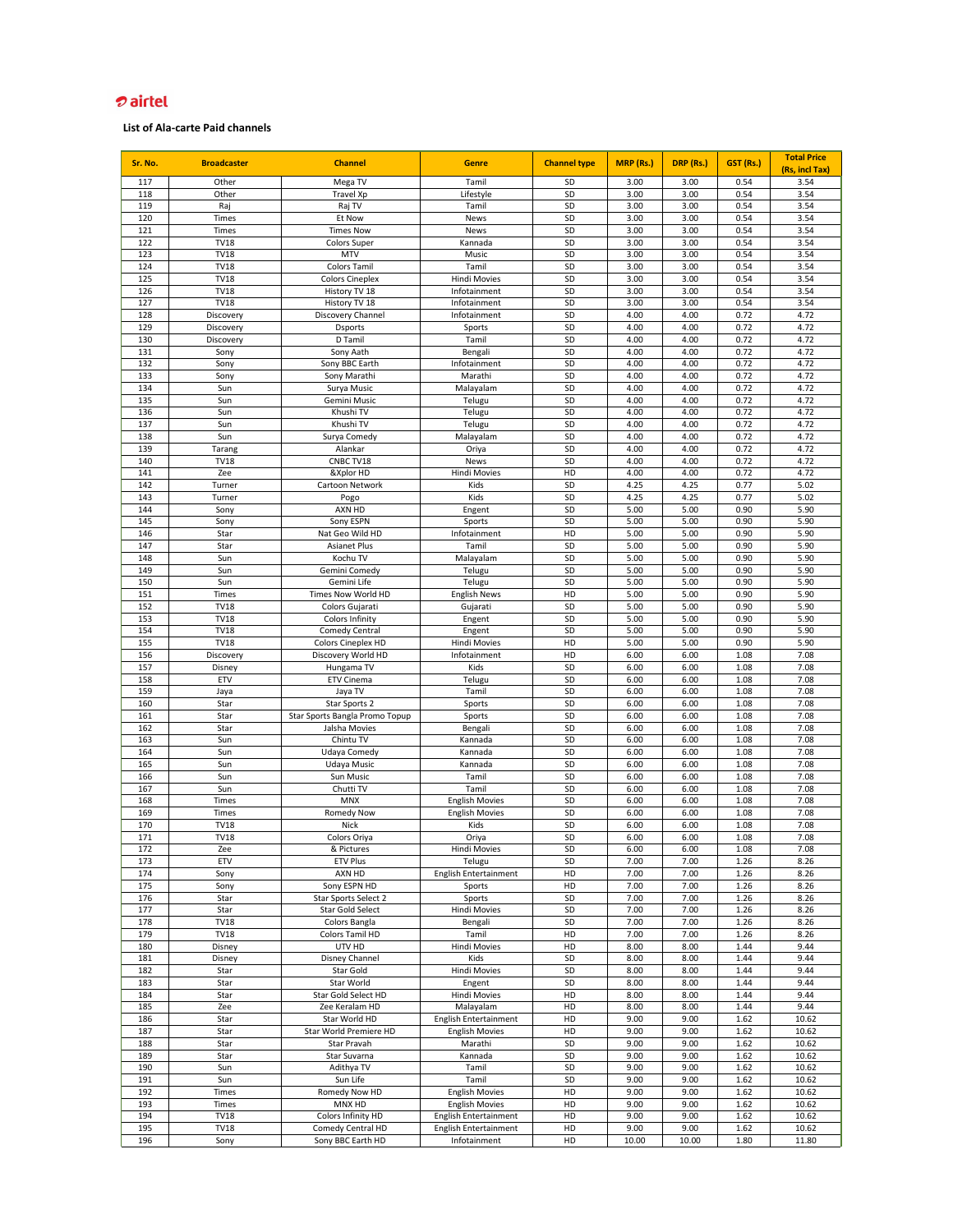| Sr. No.    | <b>Broadcaster</b>     | <b>Channel</b>                                | <b>Genre</b>                                   | <b>Channel type</b> | <b>MRP</b> (Rs.) | DRP (Rs.)      | <b>GST (Rs.)</b> | <b>Total Price</b><br>(Rs, incl Tax) |
|------------|------------------------|-----------------------------------------------|------------------------------------------------|---------------------|------------------|----------------|------------------|--------------------------------------|
| 197        | Sony                   | Sony Pix                                      | <b>English Movies</b>                          | <b>SD</b>           | 10.00            | 10.00          | 1.80             | 11.80                                |
| 198        | Star                   | <b>Star Movies Select HD</b>                  | <b>English Movies</b>                          | HD                  | 10.00            | 10.00          | 1.80             | 11.80                                |
| 199        | Star                   | Star Gold HD                                  | <b>Hindi Movies</b>                            | HD                  | 10.00            | 10.00          | 1.80             | 11.80                                |
| 200        | Star                   | NGC HD                                        | Infotainment                                   | HD                  | 10.00            | 10.00          | 1.80             | 11.80                                |
| 201        | Star                   | <b>Star Bharat</b>                            | Hindi Entertainment                            | SD                  | 10.00            | 10.00          | 1.80             | 11.80                                |
| 202        | Star                   | Maa Movies                                    | Telugu                                         | SD                  | 10.00            | 10.00          | 1.80             | 11.80                                |
| 203<br>204 | Star                   | Star Sports Select 2 HD                       | Sports                                         | HD<br>SD            | 10.00            | 10.00<br>10.00 | 1.80             | 11.80<br>11.80                       |
| 205        | Tarang<br><b>Times</b> | Tarang<br><b>Movies Now</b>                   | Oriya<br><b>English Movies</b>                 | SD                  | 10.00<br>10.00   | 10.00          | 1.80<br>1.80     | 11.80                                |
| 206        | Times                  | $Mn+HD$                                       | <b>English Movies</b>                          | HD                  | 10.00            | 10.00          | 1.80             | 11.80                                |
| 207        | Turner                 | <b>HBO</b>                                    | <b>English Movies</b>                          | SD                  | 10.00            | 10.00          | 1.80             | 11.80                                |
| 208        | <b>TV18</b>            | Colors Marathi                                | Marathi                                        | SD                  | 10.00            | 10.00          | 1.80             | 11.80                                |
| 209        | <b>TV18</b>            | Nick HD                                       | Kids                                           | HD                  | 10.00            | 10.00          | 1.80             | 11.80                                |
| 210        | Zee                    | Living Foodz HD                               | Lifestyle                                      | HD                  | 10.00            | 10.00          | 1.80             | 11.80                                |
| 211        | Zee                    | Zee Cinemalu                                  | Telugu                                         | SD                  | 10.00            | 10.00          | 1.80             | 11.80                                |
| 212        | Sun                    | Surya Movies                                  | Malayalam                                      | SD                  | 11.00            | 11.00          | 1.98             | 12.98                                |
| 213<br>214 | Disney<br>Star         | Disney International HD<br><b>Star Movies</b> | <b>English Movies</b><br><b>English Movies</b> | HD<br>SD            | 12.00<br>12.00   | 12.00<br>12.00 | 2.16<br>2.16     | 14.16<br>14.16                       |
| 215        | Sun                    | Surya TV                                      | Malayalam                                      | SD                  | 12.00            | 12.00          | 2.16             | 14.16                                |
| 216        | Times                  | Movies Now HD                                 | <b>English Movies</b>                          | HD                  | 12.00            | 12.00          | 2.16             | 14.16                                |
| 217        | Turner                 | HBO HD                                        | <b>English Movies</b>                          | HD                  | 12.00            | 12.00          | 2.16             | 14.16                                |
| 218        | Zee                    | Zee Tamil                                     | Tamil                                          | SD                  | 12.00            | 12.00          | 2.16             | 14.16                                |
| 219        | Zee                    | & TV                                          | Hindi Entertainment                            | SD                  | 12.00            | 12.00          | 2.16             | 14.16                                |
| 220        | <b>TV18</b>            | Colors Bangla HD                              | Bengali                                        | HD                  | 14.00            | 14.00          | 2.52             | 16.52                                |
| 221        | Sony                   | Sony Pix HD                                   | <b>English Movies</b>                          | HD                  | 15.00            | 15.00          | 2.70             | 17.70                                |
| 222<br>223 | Sony<br>Sony           | Sony Max<br>Sony Six                          | <b>Hindi Movies</b><br>Sports                  | <b>SD</b><br>SD     | 15.00<br>15.00   | 15.00<br>15.00 | 2.70<br>2.70     | 17.70<br>17.70                       |
| 224        | Sony                   | Sony Ten 2                                    | Sports                                         | SD                  | 15.00            | 15.00          | 2.70             | 17.70                                |
| 225        | Star                   | <b>Asianet Movies</b>                         | Malayalam                                      | SD                  | 15.00            | 15.00          | 2.70             | 17.70                                |
| 226        | Star                   | Star Pravah HD                                | Marathi                                        | HD                  | 15.00            | 15.00          | 2.70             | 17.70                                |
| 227        | Zee                    | Zee Cafe                                      | English Entertainment                          | SD                  | 15.00            | 15.00          | 2.70             | 17.70                                |
| 228        | Zee                    | &Flix                                         | <b>English Movies</b>                          | SD                  | 15.00            | 15.00          | 2.70             | 17.70                                |
| 229        | Zee                    | Zee Cinema                                    | <b>Hindi Movies</b>                            | SD                  | 15.00            | 15.00          | 2.70             | 17.70                                |
| 230        | Sun                    | <b>Udaya Movies</b>                           | Kannada                                        | SD                  | 16.00            | 16.00          | 2.88             | 18.88                                |
| 231<br>232 | Zee<br><b>ETV</b>      | Zee Cinemalu HD<br><b>ETV Telugu</b>          | Telugu<br>Telugu                               | HD<br>SD            | 16.00<br>17.00   | 16.00<br>17.00 | 2.88<br>3.06     | 18.88<br>20.06                       |
| 233        | Sony                   | Sony Ten 2 HD                                 | Sports                                         | HD                  | 17.00            | 17.00          | 3.06             | 20.06                                |
| 234        | Sony                   | Sony Ten 3 HD                                 | Sports                                         | HD                  | 17.00            | 17.00          | 3.06             | 20.06                                |
| 235        | Sony                   | Sony Ten 3                                    | Sports                                         | SD                  | 17.00            | 17.00          | 3.06             | 20.06                                |
| 236        | Sony                   | Sony Max HD                                   | Hindi Movies                                   | HD                  | 17.00            | 17.00          | 3.06             | 20.06                                |
| 237        | Star                   | Star Vijay                                    | Tamil                                          | <b>SD</b>           | 17.00            | 17.00          | 3.06             | 20.06                                |
| 238        | Star                   | Star Sports Tamil 1                           | Tamil                                          | SD                  | 17.00            | 17.00          | 3.06             | 20.06                                |
| 239        | Sun                    | Udaya TV                                      | Kannada                                        | SD                  | 17.00            | 17.00          | 3.06             | 20.06                                |
| 240<br>241 | Sun<br><b>TV18</b>     | Gemini Movies<br>Colors Marathi HD            | Telugu<br>Marathi                              | SD<br>HD            | 17.00<br>17.00   | 17.00<br>17.00 | 3.06<br>3.06     | 20.06<br>20.06                       |
| 242        | <b>ETV</b>             | ETV HD                                        | Telugu                                         | HD                  | 19.00            | 19.00          | 3.42             | 22.42                                |
| 243        | Sony                   | Sony HD                                       | Sports                                         | HD                  | 19.00            | 19.00          | 3.42             | 22.42                                |
| 244        | Sony                   | Sony Six HD                                   | Sports                                         | HD                  | 19.00            | 19.00          | 3.42             | 22.42                                |
| 245        | Sony                   | SAB HD                                        | Hindi Entertainment                            | HD                  | 19.00            | 19.00          | 3.42             | 22.42                                |
| 246        | Sony                   | Sony SAB                                      | Hindi Entertainment                            | SD                  | 19.00            | 19.00          | 3.42             | 22.42                                |
| 247        | Sony                   | Sony                                          | Hindi Entertainment                            | SD                  | 19.00            | 19.00          | 3.42             | 22.42                                |
| 248        | Sony                   | Sony Ten 1 HD                                 | Sports                                         | HD<br>SD            | 19.00            | 19.00          | 3.42             | 22.42                                |
| 249<br>250 | Sony<br>Star           | Sony Ten 1<br><b>Star Movies HD</b>           | Sports<br><b>English Movies</b>                | HD                  | 19.00<br>19.00   | 19.00<br>19.00 | 3.42<br>3.42     | 22.42<br>22.42                       |
| 251        | Star                   | Star Plus HD                                  | Hindi Entertainment                            | HD                  | 19.00            | 19.00          | 3.42             | 22.42                                |
| 252        | Star                   | Vijay HD                                      | Tamil                                          | HD                  | 19.00            | 19.00          | 3.42             | 22.42                                |
| 253        | Star                   | Maa Movies HD                                 | Telugu                                         | HD                  | 19.00            | 19.00          | 3.42             | 22.42                                |
| 254        | Star                   | Star Sports 2 HD                              | Sports                                         | HD                  | 19.00            | 19.00          | 3.42             | 22.42                                |
| 255        | Star                   | Star Sports 1 HD                              | Sports                                         | HD                  | 19.00            | 19.00          | 3.42             | 22.42                                |
| 256        | Star                   | <b>Star Plus</b>                              | Hindi Entertainment                            | SD                  | 19.00            | 19.00          | 3.42             | 22.42                                |
| 257        | Star                   | Star Bharat HD                                | Hindi Entertainment                            | HD                  | 19.00            | 19.00          | 3.42             | 22.42                                |
| 258<br>259 | Star<br>Star           | Maa HD<br>Star Jalsha                         | Telugu<br>Bengali                              | HD<br>SD            | 19.00<br>19.00   | 19.00<br>19.00 | 3.42<br>3.42     | 22.42<br>22.42                       |
| 260        | Star                   | Asianet                                       | Malayalam                                      | SD                  | 19.00            | 19.00          | 3.42             | 22.42                                |
| 261        | Star                   | Star Sports 1                                 | Sports                                         | SD                  | 19.00            | 19.00          | 3.42             | 22.42                                |
| 262        | Star                   | Maa TV                                        | Telugu                                         | SD                  | 19.00            | 19.00          | 3.42             | 22.42                                |
| 263        | Star                   | Star Sports Hindi 1 HD                        | Sports                                         | HD                  | 19.00            | 19.00          | 3.42             | 22.42                                |
| 264        | Star                   | Star Sports Hindi 1                           | Sports                                         | SD                  | 19.00            | 19.00          | 3.42             | 22.42                                |
| 265        | Star                   | Star Sports 1 Kannada                         | Sports                                         | SD                  | 19.00            | 19.00          | 3.42             | 22.42                                |
| 266        | Star                   | Star Sports 1 Telugu                          | Sports                                         | SD                  | 19.00            | 19.00          | 3.42             | 22.42                                |
| 267<br>268 | Star<br>Star           | Star Jalsha HD<br>Jalsha Movies HD            | Bengali                                        | HD<br>HD            | 19.00<br>19.00   | 19.00<br>19.00 | 3.42<br>3.42     | 22.42<br>22.42                       |
| 269        | star                   | Star Suvarna HD                               | Bengali<br>Kannada                             | HD                  | 19.00            | 19.00          | 3.42             | 22.42                                |
| 270        | Star                   | Asianet HD                                    | Malayalam                                      | HD                  | 19.00            | 19.00          | 3.42             | 22.42                                |
| 271        | Star                   | Star Sports Select 1                          | Sports                                         | SD                  | 19.00            | 19.00          | 3.42             | 22.42                                |
| 272        | Star                   | Star Sports Select 1 HD                       | Sports                                         | HD                  | 19.00            | 19.00          | 3.42             | 22.42                                |
| 273        | Sun                    | KTV HD                                        | Tamil                                          | HD                  | 19.00            | 19.00          | 3.42             | 22.42                                |
| 274        | Sun                    | Sun Music HD                                  | Tamil                                          | HD                  | 19.00            | 19.00          | 3.42             | 22.42                                |
| 275        | Sun                    | Gemini TV HD                                  | Telugu                                         | HD                  | 19.00            | 19.00          | 3.42             | 22.42                                |
| 276        | Sun                    | <b>KTV</b>                                    | Tamil                                          | $\mathsf{SD}$       | 19.00            | 19.00          | 3.42             | 22.42                                |